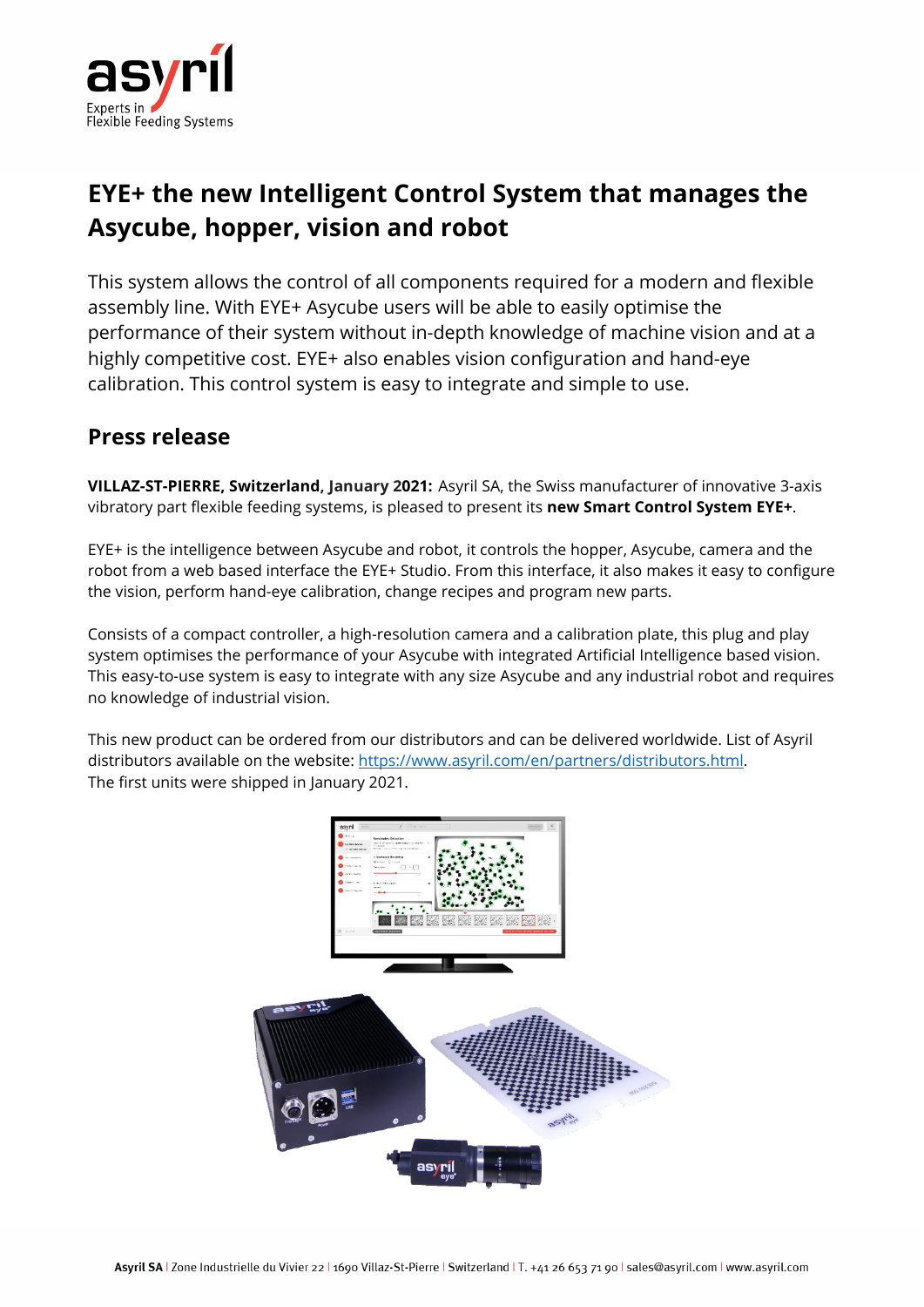

# **How it works?**

As a reminder, flexible feeding helps manufacturers cope with the assembly, inspection, machining or kitting of products that are becoming more and more varied. A typical flexible feeding system contains a hopper, a flexible feeder, a control system (camera) and a robot. The camera takes images of the feeding platform, which in our case enables the intelligent control system EYE+ to communicate the coordinates of pickable parts to the robot. In addition, EYE+ not only manages the vision but also the quantity of parts to be supplied, the feed rate, the hopper management and the platform operation.

Using the configuration wizard, EYE+ Studio set up in 3 easy steps:

- Vision configuration
- Create a new recipe
- Hand-eye calibration

During production, EYE+ controls all the different components of the application (Asycube, hopper, vision and robot).

- 1. Switch on the hopper to feed the Asycube
- 2. Manage the right vibrations of Asycube
- 3. Detect correctly oriented parts
- 4. Pick parts from platform by robot.



# **EYE+ Studio**

#### **Candidates Selection** > Candidates Classification

Simply swipe left or right, good and bad parts.



#### **Feeding Configuration** > Platform vibrations Tuning

Complete control of your Asycube from EYE+ Studio.



#### **Feeding Configuration** > Vibration Sequence

 $\Box$ 

asycube

Easily define the optimal sequence to spread parts.